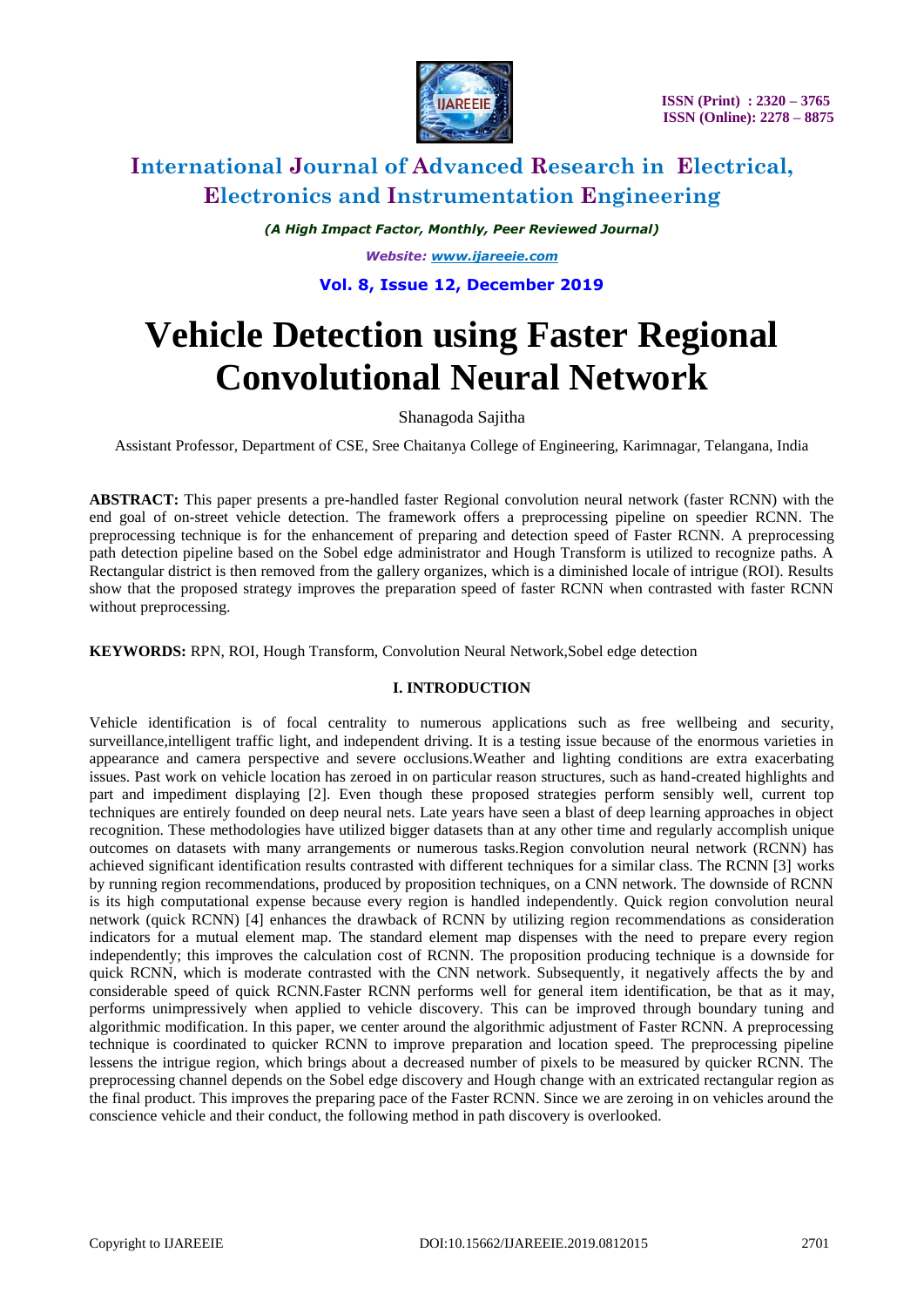

*(A High Impact Factor, Monthly, Peer Reviewed Journal)*

*Website: [www.ijareeie.com](http://www.ijareeie.com/)*

### **Vol. 8, Issue 12, December 2019**

#### **II. OVERVIEW OF FASTER R-CNN**

Verifiably object discovery was performed by thoroughly conveying a two-class object classifier in a window-based search. All windows over every practical scale and viewpoint proportions restored a cheerful item arrangement and were then additionally pruned utilizing non-maximal concealment. This strategy was later improved utilizing different pre-channels called object proposition calculations. Models incorporate limiting pursuit areas using Branch and Bound and item size cutoff points from alignment information[12], gathering super-pixels counting Selective Search and prechoosing windows dependent on an objectness standard, for example, in Spatial Pyramid Pooling and Edge Boxes. Preseparating has improved proficiency, specifically by sharing convolutions across recommendations, yet it is as yet a critical bottleneck in runtime discovery computational expense. Quicker R-CNN improves this philosophy by joining highlights of an utterly convolutional network to perform both region proposition and item detection. Faster RCNN system. Both the region proposition network and the item classifier share completely convolutional layers. These layers are viably prepared together. The region proposition network acts as a consideration chief, deciding the ideal bouncing boxes over a broad scope of scales and perspective proportions to be assessed for object arrangement.

#### *A. Vehicle detection*

In-depth learning strategies, for example, CNN, overwhelm the best in class object location techniques, of which RCNN has accomplished significant discovery results [13]. RCNN figures 2000 base up proposals from an info picture, the requests highlights are removed utilizing CNN, and every region is then characterized using area vector machine (SVM) [3]. RCNN operates a particular quest for proposal age; from every region proposal, a 4096-include vector is created. The picture is then twisted into 227 x 227 pixels for calculation of highlights. The distorted view is then handled through five convolution neural networks and two completely associated layers. A prepared segment vector machine is then used to score the registered features.The Fast RCNN strategy figures a convolutional include map for the whole info picture and afterward arranges each item proposal utilizing a component vector extricated from the mutual component map as shown in figure1. This improves the handling speed. The container neck of Fast RCNN is the proposal creating technique which is moderate contrasted with the discovery network. Quicker RCNN addresses this bottleneck by presenting a Region Proposal Network (RPN) that offers full-picture convolutional highlights with the location network, resulting in almost without cost region proposals. RPN fills in as a consideration chief advising the brought together a system where to look. An RPN is an entirely convolutional network that, at the same time, predicts object limits and objectness scores at each position. The RPN is prepared to start to finish to produce significant region proposals, which are utilized by Fast R-CNN for recognition.



Figure 1. Vehicle detection using CNN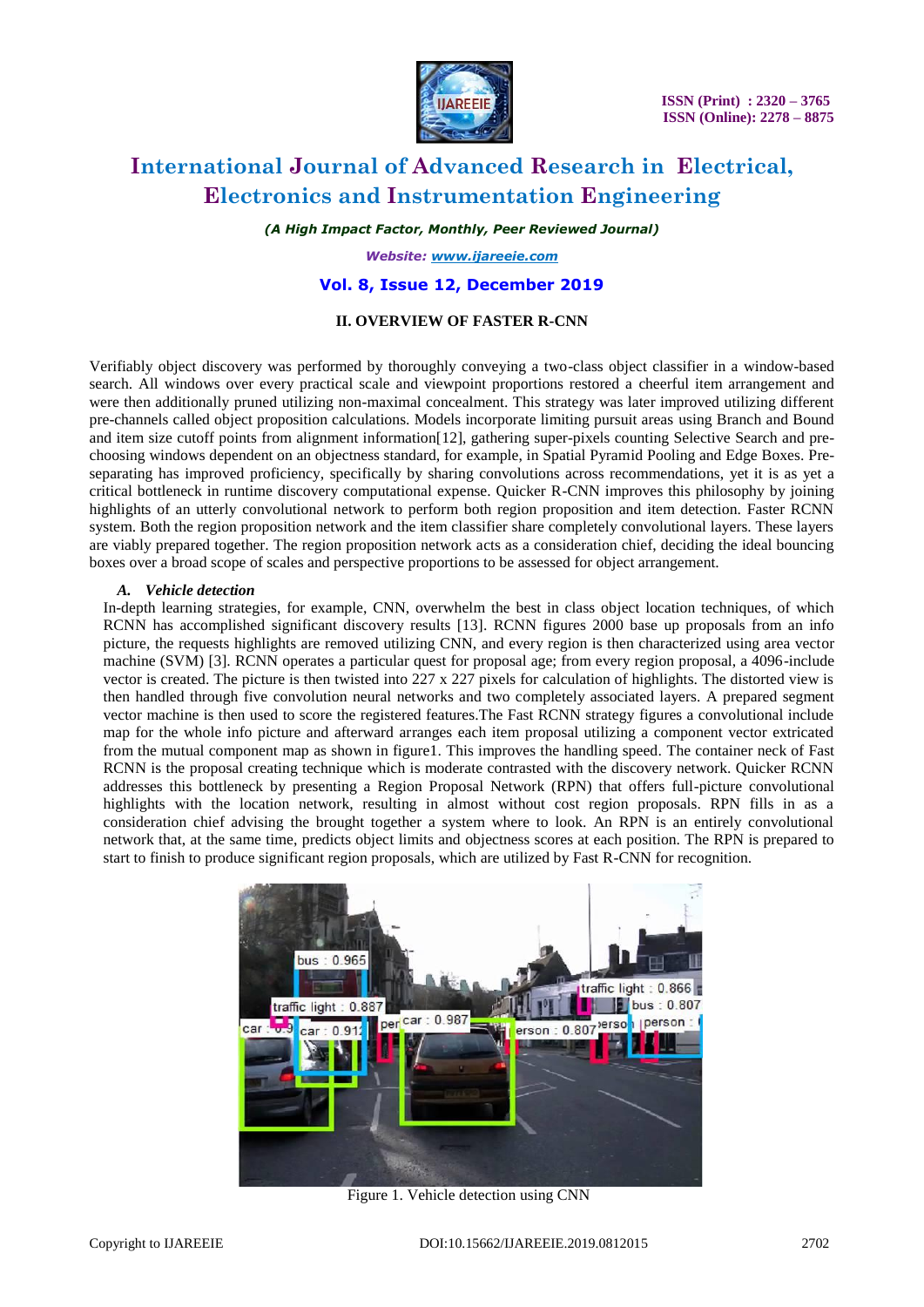

*(A High Impact Factor, Monthly, Peer Reviewed Journal)*

*Website: [www.ijareeie.com](http://www.ijareeie.com/)*

# **Vol. 8, Issue 12, December 2019**

#### *B. Lane detection*

Lane detection and following comprise of the accompanying advances:

- 1. Recognizing lane markings out and about concerning the personality vehicle
- 2. Fitting those lane markings onto a model to distinguish the direction of the markings.

Edged detection techniques are utilized to recognize street markings dependent on pixel changes in a picture. The angle-based edge detection is usually used, where an edge is recognized if the slope is over a specific limit. Sobel, Roberts cross administrator, Prewitt administrator, and Canny edge all originate from the angled edge detection family. TheLaplacian put-together edge detection is based on finding zeros at the second subsidiary of a picture, distinguishing regions of quick power changes demonstrating edges. Lane stamping confinement likewise incorporates steerable channels [14], which pivots to various advantages and afterward integrate those channels of discretionary direction from straight blends of premise channels [10] for lane following and versatile edges [15]. This strategy takes a greyscale picture or shading picture as information at that point yields a twofold picture speaking to the division. For every pixel in the image, a limit is determined. Hough change is utilized to recognize straight lines in a vision by interfacing focuses that lie in an orderly fashion. It has been used after edge detection to distinguish lane markers out and about [11]. At that point, other a following based technique, for example, bend fitting or a lane position tracker, can utilize as the last stage.

#### **III. EXPERIMENTAL RESULTS**

A comparative preparing measure for quicker RCNN and the proposed strategy is utilized to think about their preparation speed. The same calculation of assets and information is being used for preparing. The preparation follows the cycle spread out in quicker RCNN pipeline, with the accompanying methodologies:

- 1. The regional proposal (RPN) network is first prepared.
- 2. The RPN is then used to prepare quick RCNN
- 3. RPN is retrained, offering loads to Fast RCNN
- 4. Quick RCNN is retrained utilizing the refreshed RPN.

Preparing is done on a solitary Intel Celeron CPU, with 2GB of memory. The learning pace of the finder is 0.000001. A piece of similar information is utilized for the proposed strategy and quicker RCNN. The consequences of the above method are thought about between quicker RCNN and the proposed technique. The aftereffects of preparing time, number of emphases, and little clump exactness have appeared in Table I.

| Method             | Iteration | Time elapsed | Mini batch |
|--------------------|-----------|--------------|------------|
|                    |           |              | accuracy   |
| <b>Faster RCNN</b> |           | 189.13       | 100%       |
| Proposed           |           | 92.32        | 96.8%      |
| <b>Faster RCNN</b> | 56        | 59.34        | 73.5%      |
| Proposed           |           | 39.32        | 72.3       |

#### **Table:1**RESULTS in EXISTING METHODS

The consequences of the last preparation show that our technique prepares faster than Faster RCNN with a marginally lower little bunch exactness, what's more, more emphasis.

### **IV. CONCLUSION**

A vehicle detection strategy is suggested that decreases a region of enthusiasm by preprocessing a picture before it is prepared by quicker RCNN. The outcomes show that preprocessing an image into a diminished rectangular bit of the first picture improves training speed. The concept is handled faster because of the rectangular trimmed picture